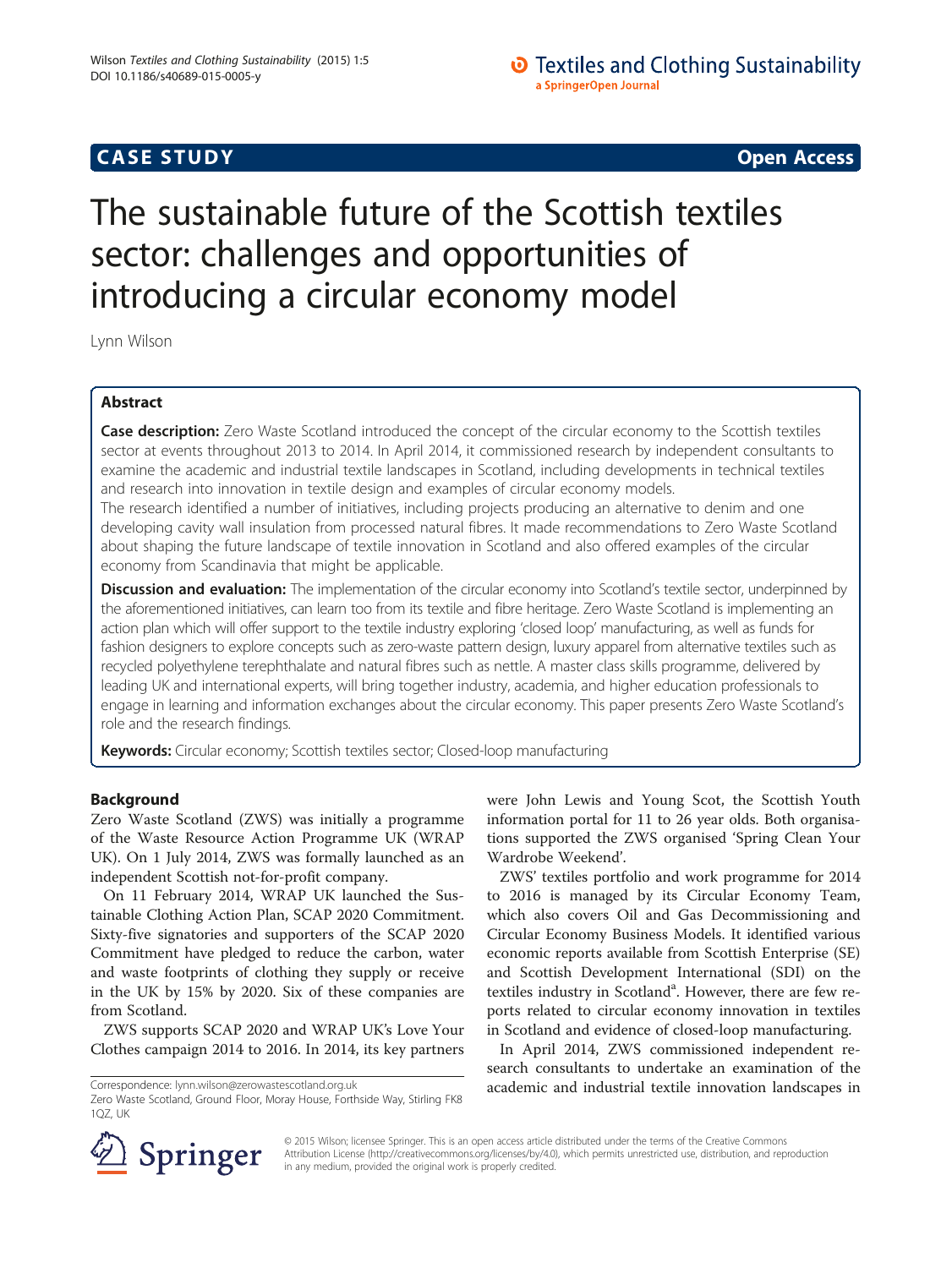Scotland, including developments in technical textiles and research into innovation in textile design.

The aim of the commissioned research was to contribute to informing the direction and development of the 2014 to 2016 work programme delivered by ZWS' Circular Economy Team with the textiles sector in Scotland. The report, submitted to ZWS August 2014, examined the circular economy in relation to the textiles sector in Scotland.

The circular economy is, of course, more than just another name for 'reuse'. The Ellen McArthur Foundation says of it:

The circular economy is a generic term for an economy that is regenerative by design. Materials flows are of two types, biological materials, designed to reenter the biosphere, and technical materials, designed to circulate with minimal loss of quality, in turn entraining the shift towards an economy ultimately powered by renewable energy. $\bar{b}$ 

The report submitted to ZWS found that there are pockets of innovation in the textiles sector in Scotland that are contributing to a circular economy; however, mainly, the driver is a commercial business goal rather than corporate social responsibility. This may reflect the relative weakness of the Scottish textile industry over the last decade and the lack of an overarching strategic vision for the industry as well as one that is drawing on, and support of, academic research.

Specifically, the report noted variations within the Scottish textiles industry's four sub-sectors: design, heritage/aesthetic, manufacturing, and technical textiles.

It highlighted the following:

- 1. Examples of innovation or resource-efficient practice already happening in Scotland, such as (a) in its strong technical textiles - where opportunities may exist for closed-loop manufacturing and (b) computer-aided design.
- 2. Scotland should strengthen what it already does well and bolster its sustainability activities by linking to provenance, traceability, durability and quality.
- 3. But it also said that 'no true examples of circular economy business models in Scotland were identified'. To that end, it recommended that the search should be broadened to Europe.
- 4. It is hoped the creation of the Textiles Innovation Council will 'be instrumental in driving change towards a circular economy $\mathcal{C}$ .

The report, together with ZWS' analysis of its work with the textiles sector up to 2014, highlighted the challenges, opportunities and innovations that can make the Scottish textile industry more materially circular. For example, ZWS has been investigating innovative ways to protect and conserve resources and develop closed-loop manufacturing and high-value products and support services which contribute to a sustainable circular economy for the textiles sector.

In a broader context, this work is part of ZWS' support of the Scottish Government's Zero Waste Plan which has set ambitious targets to achieve 70% recycling and maximum 5% to landfill by 2025 for all Scotland's waste. 'Safeguarding Scotland's Resources', launched on 9 June 2013, is the Scottish Government's programme to reduce waste and create a more productive and circular economy<sup>d</sup> with one clear benefit: 'There is a potential saving of £2.9 billion through straightforward resource efficiency that this programme will help tap.' The Scottish Government has sealed its commitment by being the first government to join the Ellen MacArthur Foundation CE 100<sup>e</sup>.

#### Case description

The research submitted to ZWS has informed its work programme for 2014 to 2016 (published internally August 2014) in terms of themes, policy, master classes, training events, campaigns and engagement with both industry and academia. The key objectives of the programme include the following:

To scope the potential for fibre processing in Scotland and early enquiry around establishing a sustainability standard for Scotland

To showcase and pilot further industry models of a circular economy (CE) and resource-efficient good practice

To seek greater engagement of industry with academia in terms of CE practice and theory

ZWS' textiles portfolio includes the following:

- The Scottish textiles sector
- Bulky textile waste carpets and mattresses, public sector uniform procurement
- Commercial and consumer behaviour change

ZWS feels that the textiles sector has a significant part to play since it is the seventh most important contributor to the Scottish economy, with an annual turnover of £956 million. Exports of Scottish textile products are valued at £375 million. There are over 570 companies directly employing around 9,000 people across Scotland, with 55% of Scottish textile companies having fewer than 10 employees.

In areas such as the Scottish Borders, 50% of employment is within the textile industry. Recent investments from international global brands such as Chanel<sup>f</sup> demonstrate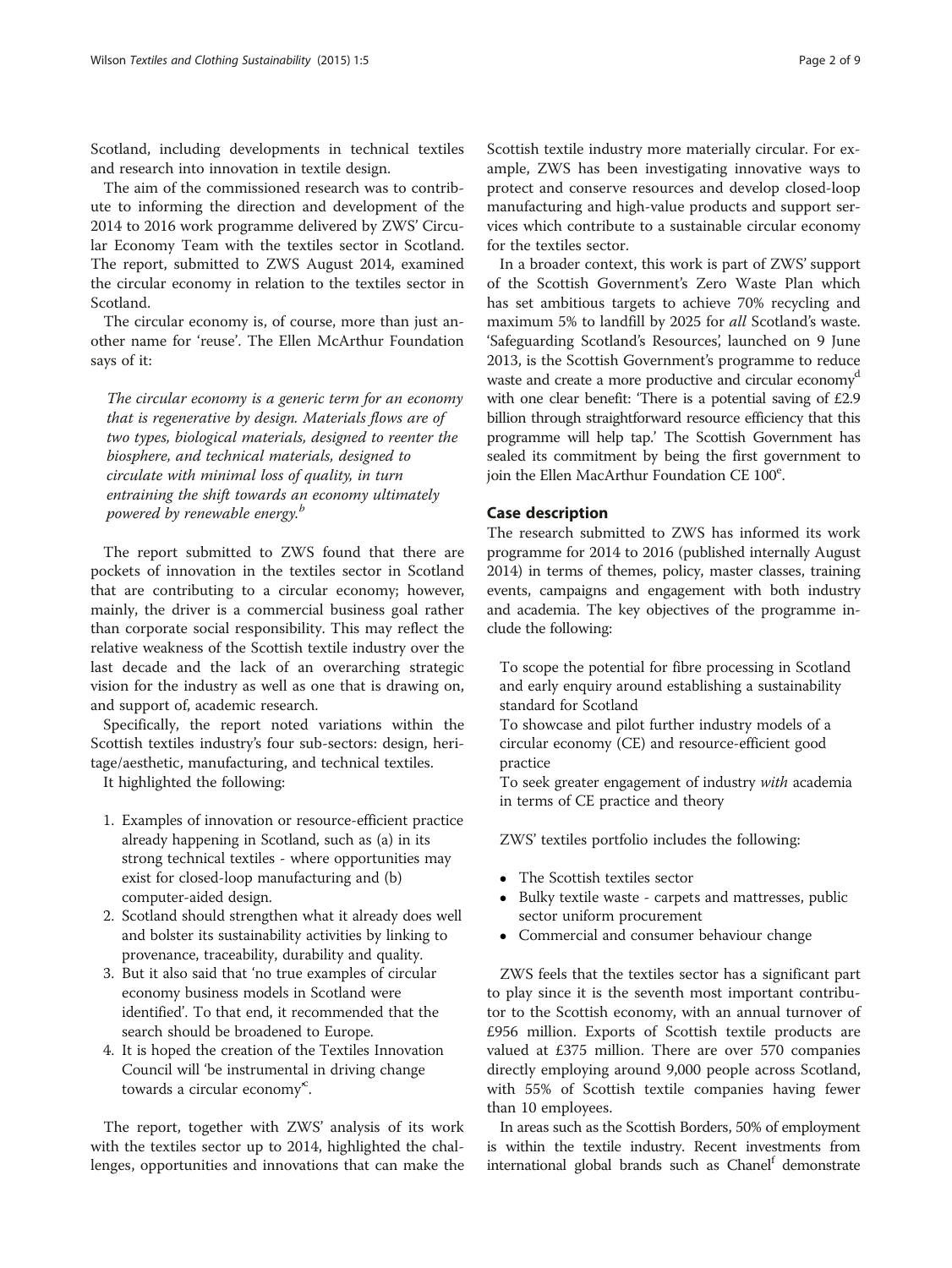the high value and lucrative position of the Scottish textiles sector. Chanel announced at the beginning of 2014 that they would create 100 new jobs over the next 3 years at their plant in Hawick.

Global economic trends too have had a positive impact on the luxury export side of the Scottish textiles sector. In October 2013, the sector reported a level of growth 12% above the 2020 target and as a result, it has revised its targets to achieve between £1.2 and £1.5 billion in turnover growth by 2020. These revised figures recognise the significant gains to be made in international trade, and a 50% increase in exports is predicted by 2017<sup>g</sup>. Sixty-four percent of textile production in Scotland is for luxury export goods<sup>b</sup>.

This increased productivity could contribute to the global waste and environmental impacts that textiles and apparel production create but it can be reduced through the design and manufacturing of products that follow circular economy guidelines or the creation of products with a low carbon impact. Scotland is already developing key products and customers in this market, such as hand-knitted apparel from Fair Isle and the Harris Tweed Authority, which reported an increase of 25% in sales in 2013.

The carbon and water impacts of the textiles supply chain and production are also significant, particularly within the luxury Scottish market, which relies heavily on importing all raw materials such as cashmere from Mongolia and China. Scotland imported £1.4 million of the highest-quality cashmere from Mongolia in 2012/ 2013, and the political importance of this was highlighted by a visit from a Mongolian government delegation to Scotland hosted by the Scottish Government in 2013<sup>i</sup>.

The implementation of the circular economy within the textiles sector not only relies on the aforementioned initiatives and ZWS' work programmes but could also benefit substantively from reflecting on how Scotland's four sub-sectors that the ZWS-commissioned report identified, mentioned above, could be integrated into such an approach.

ZWS introduced the concept of the circular economy to the Scottish textiles sector through a series of events during 2013 to 2014 which were well received by both industry and academia.

These events were delivered in partnership with the Scottish Textiles and Leather Association (STLA) and the Scottish Textiles Academic Group, as well as an introductory event related to the SCAP, delivered in partnership with WRAP. Matters discussed included the concept of the circular economy and the challenges and opportunities ahead for textile design and manufacturing at a national and global supply-chain level, as well as assessing the SCAP Commitment targets of 15% reduction in carbon, water and waste by 2020.

The STLA events also gave the industry the opportunity to share their experiences and ideas as to how to make the industry more efficient. This included a case study delivered by the Scottish Leather Group presenting their 11 years' experience of working towards sustainability.

Feedback from these events identified the need for training and skills development in resource efficiency, sustainability and global design and manufacturing models such as closed loop. Training bodies such as Skills Development Scotland and the Scottish Textiles Academic Group, and other sector funding bodies such as Scottish Enterprise, have welcomed the opportunity ZWS is offering the textiles sector, via its master classes, to introduce new skills and global textile knowledge on the circular economy.

The ZWS-commissioned research also provided evidence of related change in other nations. Specifically, ZWS asked the researchers to show how Scotland could learn from, and adapt, closed-loop models throughout the design, manufacture and supply chain and to identify if there were any early adopters or textiles businesses currently working towards such models. The researchers were tasked with reviewing and referencing previous research by partner organisations such as WRAP UK and the Ellen MacArthur Foundation, and ongoing academic research that would help ZWS identify key interventions it could make to embed circular economy and resourceefficient business models in the textiles sector in Scotland.

The brief for the researchers was to identify three key areas of research:

- 1. To provide a summary of the academic and industrial textile innovation landscape in Scotland, including developments in technical textiles as well as research into innovation in textile design in Scotland
- 2. To present case studies that reflect the landscape of Scotland's textile industry in relation to innovation in resource-efficient and waste reduction practices that are, or could be, developed as models of good practice in the circular economy
- 3. To present recommendations for future areas of support in terms of resource efficiency and closed-loop textiles in Scotland

The research was required to conclude with recommendations for future engagement and demonstrate how ZWS can help shape the future landscape of textile innovation in Scotland in relation to the circular economy and closed-loop textile manufacturing. The research needed to align with, and reference evidence of, the global trends and examples of current closed-loop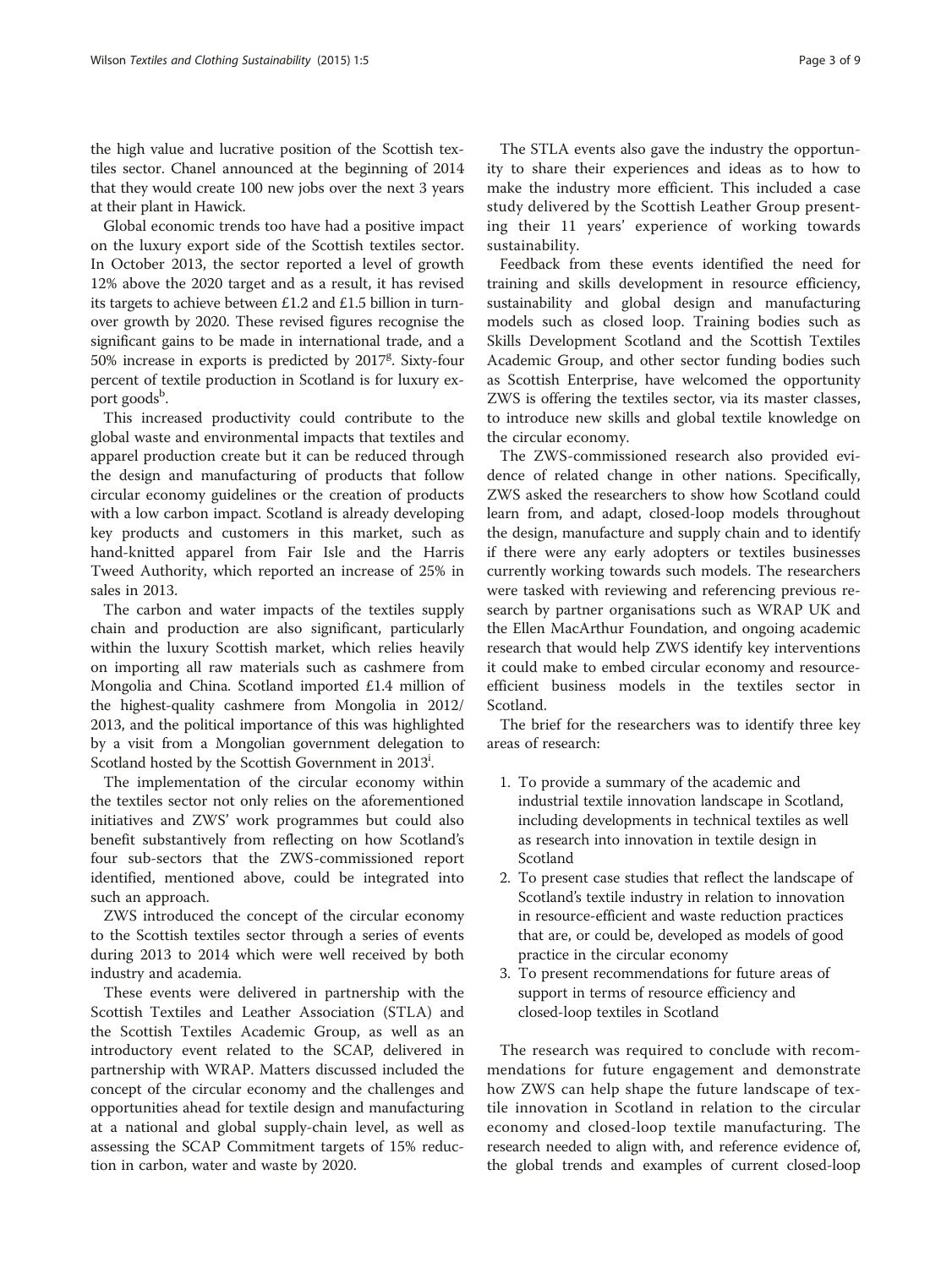practice and circular economy textile models in other countries, including the UK, that could be applicable to Scotland.

The report's recommendations have informed ZWS's work programme 2014 to 2016 for the textiles sector on how to shape the future landscape of textile innovation in Scotland, and it offered relevant examples of the circular economy from Scandinavia and advised developing links with work being undertaken there. It identified nine companies as potential case studies. This paper presents four of those nine case studies and outlines developments with Scandinavia.

With the exception of one company, Kraft Architecture, whose objective is to recycle waste textiles into cavity wall insulation, no true examples of circular economy business models in Scotland were identified by the researchers. They then proposed that the project scope be broadened to Europe, arguing that the business environment is similar in landscape to Scotland and that any activities discovered might be transferable to the Scottish textile industry. They identified too ongoing projects that are exploring a number of initiatives, including producing an alternative to denim, an initiative first supported by WRAP UK and now being researched at Heriot-Watt University, Edinburgh.

#### The four case studies

#### Dawn Ellams - PhD Candidate, Heriot-Watt University

This research was sponsored by Lenzing AG to make 'denim' from TENCEL (Lenzing AG, Lenzing, Austria) using digital printing to impart the stone-washed look<sup>j</sup>. Given the high environmental impact of stonewashing denim, this could be a promising circular economy project if it is possible to commercialise it within Scotland. At present, the denim supply chains are located, typically, in countries such as Turkey, China or Pakistan. This work and research was further funded by WRAP through the Challenge Fund.

Jeans were created that have a cotton-like quality but only use one fifth of water, energy and chemicals needed to manufacture conventional jeans.

Manufacturing one pair of cotton denim jeans uses, on average, 42 litres of water and is energy intensive. Conventional denim production methods can also require up to 15 dyeing vats and an array of harmful chemicals<sup>k</sup>.

The research identified several areas within the manufacturing process which offer opportunities for saving water and reducing carbon emissions.

#### Kraft Architecture - entrepreneur/inventor

Both virgin and waste wool and textiles can be converted into building insulation products, and there have been a

number of attempts to set up businesses in Scotland supplying this as a product. Notable examples include Thermobond from Kraft Architecture (280 High Street, Glasgow G4 OQT, UK) and Earthwool® from Knauf Insulation (PO Box 10, Stafford Road, St Helens, Merseyside, WA10, UK). Generally sustainable insulation products fail to compete on price with mineral wool, which is also principally derived from waste materials, and fail to compete on performance with engineered insulation materials. The resulting market is very small and tends to be limited to applications like historic property restoration where technical and commercial factors are less important than heritage.

Kraft Architecture is a sole practitioner company, although this is augmented by part-time help as the need arises. The business focuses on low-carbon and lowenergy housing and sustainable product development. The company started in 2009 and was awarded a SMART: SCOTLAND Feasibility Award in 2010 to develop the product from the concept.

One of the closed-loop products developed by Kraft Architecture is a natural fibre insulation that retails under the trade name 'Thermobond'. The insulation manufacturing process can work with a wide variety of waste streams including cellulose, cotton, wool, wood and polyester and so it can create insulation materials tailored for different applications. A research project undertaken by Glasgow Caledonian University measured the thermal conductivity of a range of waste products to verify their potential for use as insulation<sup>1</sup>. All the selected materials compare favourably with glass fibre on this performance metric. Keeping the proportion of wool at 60% or greater ensures that product flammability and resistance to smouldering complies with the British Standard BS5803-4:1985.

The manufacture of Thermobond requires 90% less energy compared to typical mineral wool insulation. In use, its durability and moisture control properties allow for a higher level of building fabric performance over the life of the building. It is also soft to touch and nonirritant, making handling and installation simple. Thermobond is treated with non-toxic, naturally occurring boron salts to heighten its resistance to vermin and insects over the life of the product.

Samples of Thermobond have been produced in sufficient quantities for use in demonstration installations. Kraft Architecture has secured investment of about £500,000 from the recently created Construction Scotland Innovation Centre<sup>m</sup> and further funding is being considered by ZWS. This will include suitable machinery to make insulation materials from recycled materials in its equipment set. Whilst this will not provide a volume manufacturing facility, it will provide a route to further product development, as well as sufficient material for the occasional demonstration installation.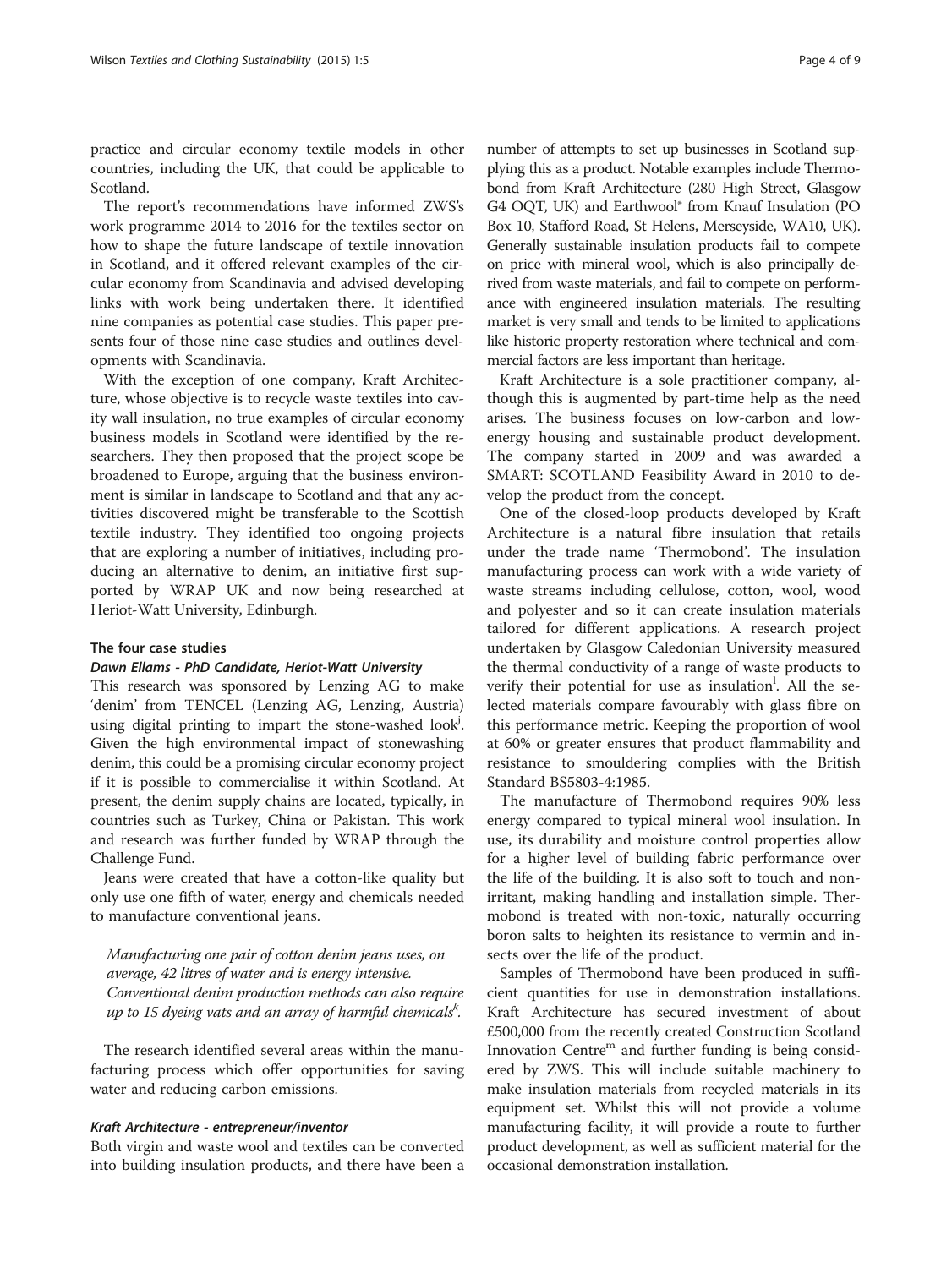#### Turnberry Rug Works-Johnstons of Elgin - a closed-loop approach

Turnberry Rug Works and Johnsons of Elgin are working collaboratively to achieve the up-cycling of cashmere.

Established in 1991, Turnberry Rug Works, based in Ayrshire, is a small-to-medium enterprise, well known for its rug-making expertise. Its products are aimed at the higher end of the market, being both handmade and often bespoke. Although most of its output uses merino wool, it can incorporate stones, leather, seashells, steel and glass, as well as silk, linen, worsted wools and felted yarns into the designs.

Johnstons of Elgin is a long-established knitwear manufacturer (since 1797) that specialises in cashmere products. The company is vertically integrated, with the incoming feedstock being cashmere sourced exclusively from Inner Mongolia. The company has both a knitting plant in Hawick and a weaving plant in Elgin.

Weaving and, to a lesser extent, knitting processes, produce waste that cannot easily be recycled. A common type of waste is selvedge, which is the semi-finished edge that is produced to stop the fabric from unravelling or fraying. The production of scarves produces long lengths of this material. Following a chance meeting, Johnsons of Elgin supplied samples of its scarf selvage to Turnberry Rug Works which, after some development work on the tufting machines, found it was able to use the selvage to manufacture rugs. Producing a rug using virgin cashmere would be a very expensive proposition; however, by using selvage, a luxurious product can be produced using material that would otherwise have been sold as waste. The rugs are currently in production and sold under the Ecochic brand.

#### Keela International

Keela International Ltd specialises in the manufacture of advanced clothing for outdoor wear. Customers include consumers, mountain rescue teams, police and military forces. This is a large but highly competitive market sector estimated to be worth about €5 billion in Europe alone. Because both the USA and European markets are saturated, effectively, innovation is important to help sustain market share. Manufacturer claims that can be used to promote sales include 'free of toxins, environmentally friendly materials and sourcing, temperature control, reduced friction, water and wind resistant, moisture management'. The differentiating characteristics of Keela include expertise in fabric technology and garment construction.

Keela was awarded the Queen's Award for Enterprise: Innovation for its System Dual Protection fabric. This consists of two fabrics with very different characteristics, separated by an air gap. Originally developed for a military customer, it is now part of Keela's consumer

product range. Independent research, conducted by Leeds University and Niederrhein University of Applied Sciences, substantiated the claims made for the material in terms of its ability to keep the wearer dry from external water and comfortable by regulating internal moisture.

Most modern outdoor clothing is made from materials that are difficult to dispose of, except in landfill; therefore, the most sustainable option is to maximise the life of the garment. This requires the customer to follow specific instructions on washing and reproofing and adds to the unfavourable environmental impact through the use phase of the textile.

As part of the company's drive towards sustainability, they have committed to SCAP and are the only apparel manufacturer member from Scotland.

#### International relations - Scandinavia

The researchers suggested to ZWS the need to explore case studies in Europe that might provide inspiration and examples for Scottish textile businesses to follow. Scandinavia was the prime suggestion, and a number of examples of the circular economy in textiles were identified.

The Research Council of Norway (NICE) funded a 3 year project (2010 to 2013) valued at  $€500,000$ , with a view to identifying and promoting the benefits of textiles made of Norwegian wool to local consumers. The budget was used to support a variety of promotional activities, including publishing a book, Ren ull (Pure Wool, Aschehoug). It is currently only printed in Norwegian, with a foreword in English by Prince Charles. Its approach is similar to the Campaign for Wool.

When the project ended, NICE wanted to continue its research and use the heritage and technology it had discovered to develop further consumer demand for Norwegian wool and create a label of provenance, similar to Harris Tweed, called the Nordic Swan Ecolabel. As part of this research, they chose to visit Shetland where fleece is gathered from over 700 crofters to produce Shetland wool.

Norway also developed a product which was given an international standard-approved Cradle to Cradle<sup>n</sup>. The Dutch airline, KLM, wanted to create Cradle to Cradle carpeting working with Desso. Norwegian wool was tested for chemicals, etc. and was approved. The research company brokered an introduction to NICE and ZWS and the potential to develop research collaborations around wool and revise the heritage of Scottish and Norwegian knitwear has been identified. In this way, each country can work towards a model of *provenance*, traceability, durability and quality, as per the four key values mentioned earlier that the ZWS-commissioned report recommends.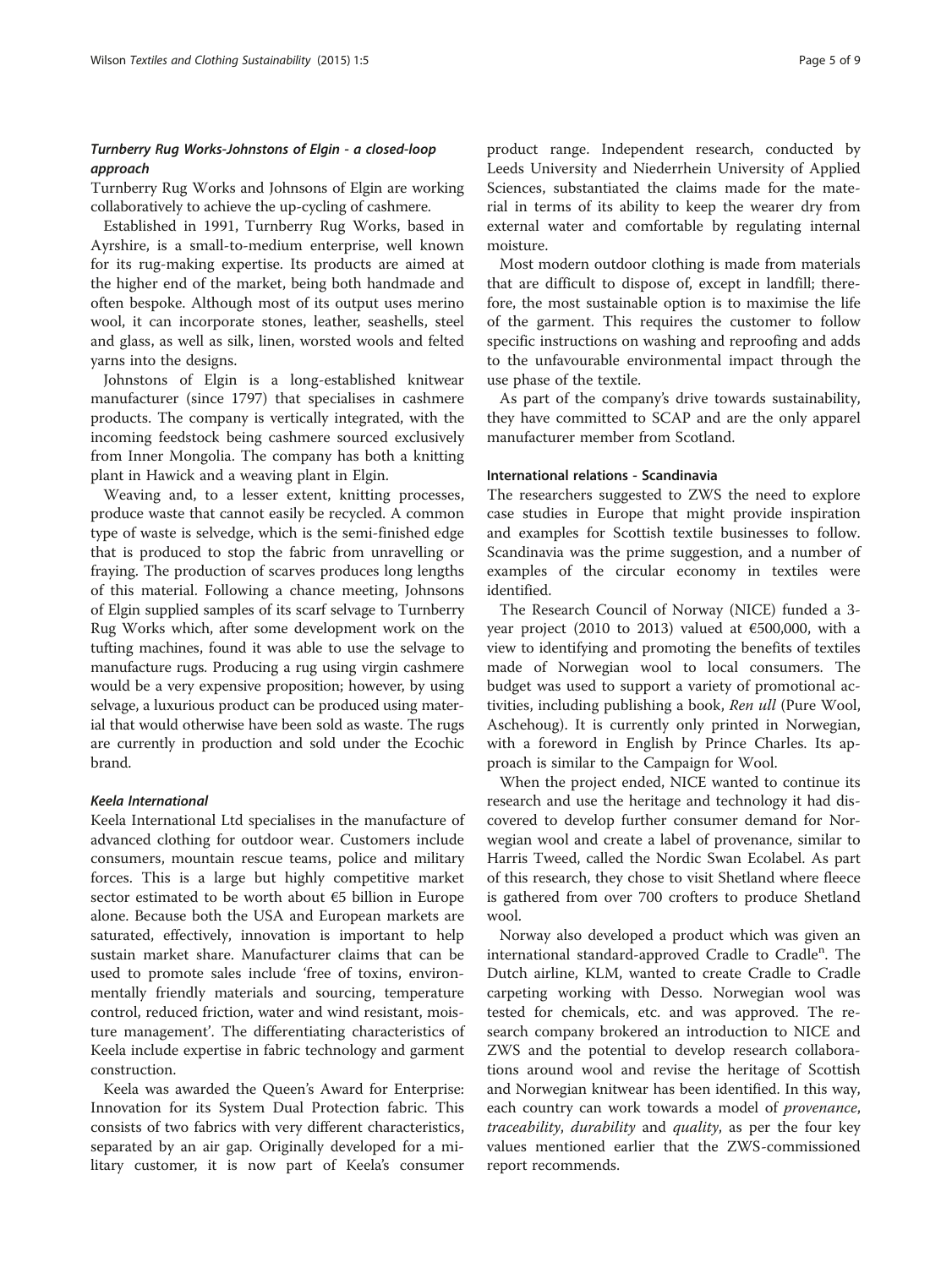Another example is the 'Aran jumper', a well-crafted, distinctively patterned garment, synonymous with Scotland and Ireland, that is constructed so soundly, it can be disassembled, unravelled and reknitted, thus demonstrating an excellent closed-loop process. Families often deconstructed two small garments, knitting them into one larger garment, as their needs dictated.

The challenge today is to see how that heritage and evidence of closed loop can be harnessed to the circular economy to achieve a sustainable future for the textiles sector.

There is scope too to draw on the cultural craft heritage of Scotland; for example, there is a demand for hand-crafted products that draw on that heritage and once declining Scottish skills such as hand knitting, which have been invigorated by knitwear design companies such as Di Gilpin, who currently employs 90 freelance hand knitters throughout Scotland. Similarly, Eribe knitwear has 200 registered hand knitters who can each generate income of between £100 to £400 per month producing contemporary Scottish knitwear for export, mainly to China and Japan. Through the support from Scottish Enterprise, companies such as Eribe have doubled their turnover in 5 years, mainly through exporting. $^{\circ}$ These companies are challenged to source sustainable Scottish raw materials such as wool from Scotland (other than from Shetland) and a growing number of small sheep crofts. The textile sector has to be aware, however, that a revival in craft heritage matters has to consider existing industry frameworks. For example, since 1952, a sheep farmer with more than four sheep is required, legally, to sell wool only through the British Wool Marketing Board (BWMB). The penalty, if enforced, is still a 6-month jail term. In 1995, this legislation was relaxed to allow farmers to sell wool only for direct export. This was due to the low price, lack of demand and essentially oversupply, with BWMB not being able to clear the stocks.

#### Discussion and evaluation

The ZWS-commissioned research concluded that the Scottish textile industry is innovative in key sectors, particularly technical textiles and computer-aided design. However, in both cases, the overarching objective is either to increase business competitiveness or improve resource efficiency, rather than closed-loop sustainability. The report concluded that there is little innovation in business models or in new methods of making the sector more materially circular in ways that are commonly understood. It also concluded that Scotland has a strong technical textiles sector, and there may be specialist opportunities here for closed-loop recycling solutions.

It recommended that the Scottish textile industry should focus on strengthening what it already does well and bolster its sustainability activities by linking to provenance, traceability, durability and quality. Inspiration should come from the luxury goods sector and also, in a more modest way, from Scandinavian brands such as Filippa K, where longevity is an explicit brand strategy.

ZWS has integrated the report recommendations into its work plan to March 2016. It will focus on five key areas:

- 1. Industry and academia skills training
- 2. New business model research
- 3. Fibre-processing facility
- 4. Funding to experiment with closed-loop technologies and systems
- 5. Textiles and apparel

#### Industry and academia - skills training

A series of master classes will be delivered from April to December 2015. The topics and content for the master classes are based on an analysis of the key characteristics of Scottish textiles design and manufacturing that will enable resource efficiency and skills for a circular economy such as design for disassembly and fibre processing and resource efficiency topics such as zero-waste pattern design and new technologies in dyeing and printing. One master class, Dyeing and Chemical Processing, will introduce global brand research such as dry dyeing by Stella McCartney for Adidas (Amsterdam, the Netherlands) and focus on resource efficiency such as a reduction of effluent from chemicals.

The majority of the 16 places for each course will be allocated to industry, with a quarter allocated to academia and education leaders who are developing curricula. Attendance is by invitation and application and candidates need to evidence how they will cascade the learning within their business or within departments and to colleagues.

Each facilitator will be travelling to Scotland from other parts of the UK or Europe (where possible, webinars will be used). To maximise the purpose of each visit, a student lecture series will also be part of the package accommodating up to 200 students at each lecture. Edinburgh University, Heriot-Watt University, Glasgow School of Art and Duncan of Jordanstone College of Art and Design in Dundee have provisionally agreed to host the these lectures.

Skills Development Scotland has confirmed that it is complementary to the Scottish Textiles Skills Action Plan<sup>p</sup> that has recently been funded by the Scottish Funding Council.

ZWS will source and invite experts from outside Scotland, and evaluation consultants will be appointed to assess the impact of the participants' learning experience and how they have cascaded their learning to other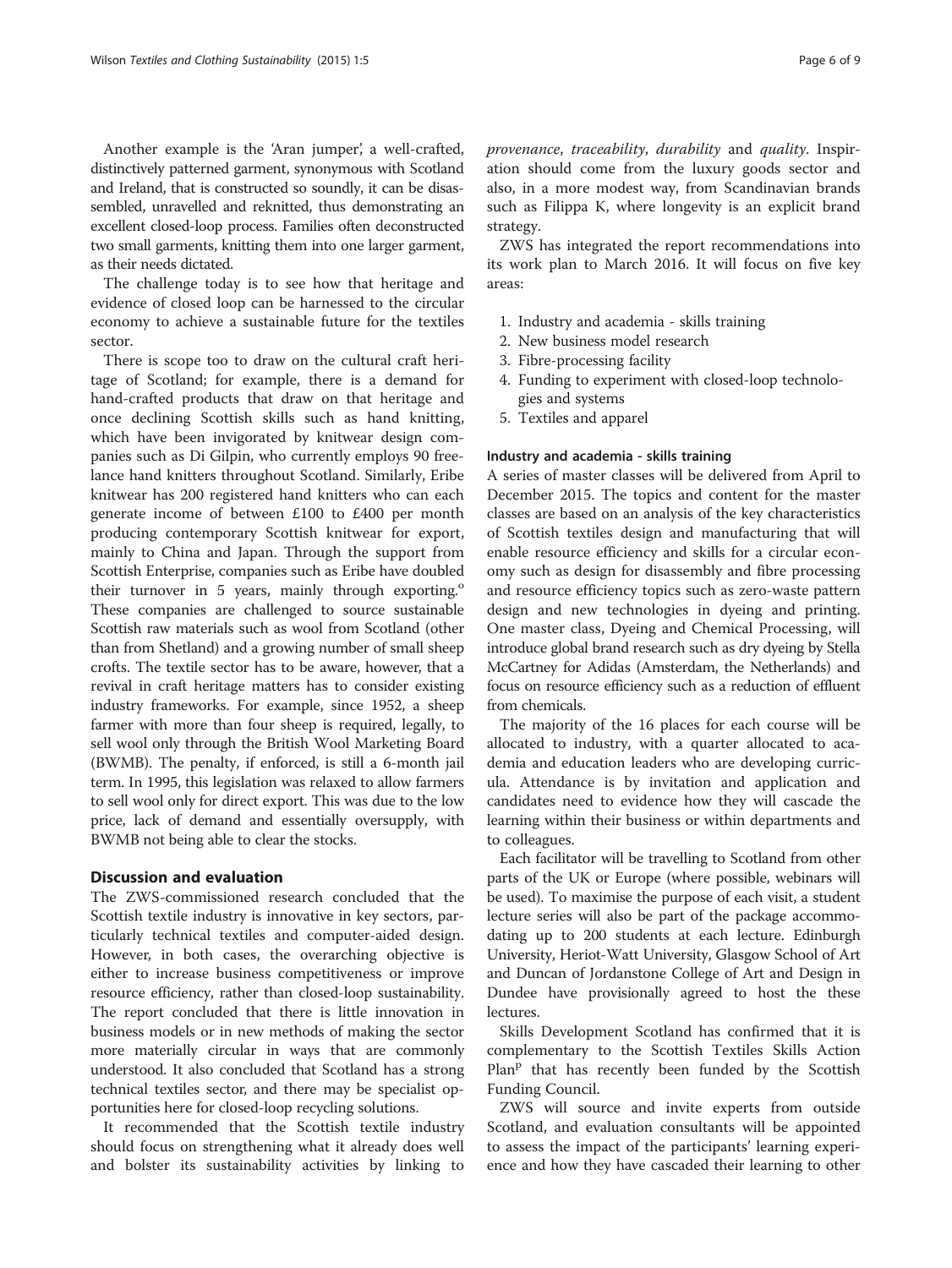colleagues or implemented new skills in their business processes.

#### New business model research

ZWS has identified two textiles companies who would like to explore new business models, details of which will be published in 2015<sup>q</sup>.

An example of a business model that was identified in the research and that has characteristics that could apply to Scotland is Waste to Wow! Established in 2013 and based in Italy, it is a start-up enterprise that has achieved the accolade of being winner of the 2014 European Social Innovation Competition, out of 1,254 entrants<sup>r</sup>. Their take on recycling is slightly different in that their waste stream is textiles from high-end fashion manufacturers that have failed quality control checks. Normally, these garments would be destroyed to make sure there is no leakage onto the grey market. From Waste to Wow! assures confidential and controlled disposal by using the material to make new, limited edition textiles that they sell under the brand name Quid (Progetto Quid, Verona, Italy). Thus, their feedstock tends to be of much higher quality than most similar recycling operations based on this model.

Scottish textile manufacturers who supply luxury global brand textiles must destroy their seconds and textile waste to avoid grey market leakage. An interior textiles company and some apparel textile companies have asked ZWS for advice as to how to dispose of luxury brand seconds currently going to landfill or being incinerated.

#### Fibre-processing facility

ZWS is interested in exploring a fibre-processing facility in Scotland that would help tackle the large fraction of lower grade bulk textiles which currently go to landfill, including carpets, mattresses and post-industrial waste from the textile industry. It also offers the opportunity to develop investment and jobs in fibre reprocessing in Scotland, adding value to materials which are currently worth little. As an example, if 60% of mattresses can be recycled (7,200 tonnes equates to 335,000 units), direct jobs created are estimated at 80 based on the ZWS business case of 8 jobs per 34,200 units.

A fibre-processing facility would enable Scotland to process post-industrial and post-consumer products from throughout the UK and gain some of the market share that other areas of the UK benefit from. Cotton and polyester are, respectively, around half and one quarter of the UK clothing fibre mix and hence are the priorities for fibre processing. Mixed fibres such as wool and nylon are characteristic of carpet construction, and mixed fibre extrusion is still a developing area. In the case of carpets, Anglo Carpets in England employs 35 people to process 1,200 tonnes. Carpet

Cycle employs 50 people for 5,500 tonnes. Mid-point is one person per 75 tonnes processed.

The WRAP report, UK textile product flow and market development opportunities, has numerous recommendations regarding how the UK textiles market could be developed. ZWS' priority for this work, based on evidence in that WRAP report, is to investigate the potential for Scotland to reprocess cotton and polyester back to fibre or feedstock, at cost parity to virgin material. It is recognised that scale could limit the implementation of the reprocessing infrastructure and this may require a change of direction for this area of work.

The research areas for the fibre-processing facility are specific to the following:

- Identifying candidate technologies for fibre processing and identifying their needs for financial support to enable proof of design, trialling and scale-up
- A route map of the activities which might be needed to deliver a commercially viable service Following the identification of suitable technologies and their applicability to Scotland, a financial and economic assessment will need to be conducted.

#### Funding to experiment with closed-loop technologies and systems

Funding will be offered by ZWS to three projects through an open call for industry and academic partnership projects. Project proposals should explore the feasibility of a new textile product or process that demonstrates closed-loop design or manufacturing. Awards will favour technical and performance textile companies.

Projects should be completed in January to December 2015. They will be monitored and evaluated externally to capture shared learning and secondary outcomes that may not be evident from the trialling of a product or process. Funding will be allocated for external monitoring and evaluation. Those projects which prove feasible maybe further supported by ZWS and taken to prototype/trial stage.

There will be three themes:

- 1. Closed-loop manufacturing companies that already manufacture textiles and have post-industrial waste going to landfill that they think has the potential to be reprocessed
- 2. Piloting technologies/products for disassembly companies that would like to trial technologies such as Wear2 microwave seam technology
- 3. Exploring new fibre opportunities all proposals will be considered from recycled synthetic fibre to the introduction of large-scale natural fibre processing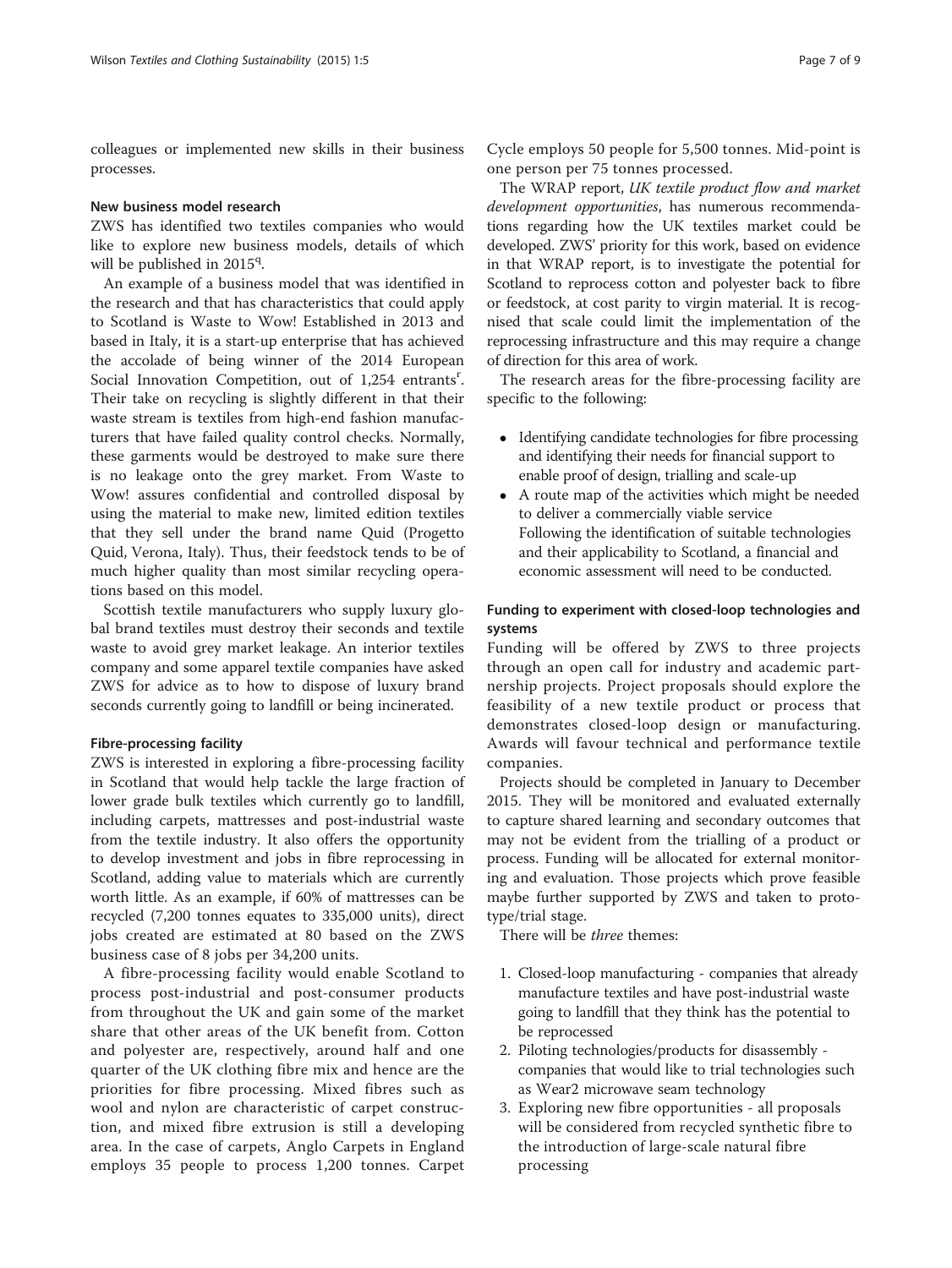#### Textiles and apparel

Scotland has a strong fashion and textile design community, with 600 textile and fashion graduates every year and graduates such as Lauren Smith from Edinburgh College of Art winning the prestigious Gold Award at London Graduate Fashion Week 2013. ZWS would like to encourage designers working in Scotland to consider supply chain sustainability and research textile design and garment construction that relates to circular economic and resource-efficient practices in design such as design for disassembly and sourcing and designing with recycled yarns such as recycled P.E.T., as well as alternative fibre and plant dying processes.

ZWS will provide funding for designers to develop prototypes working towards a truly sustainable circular economy product and/or using alternative fibres to imported yarn with a heavy carbon footprint. Mentors will be provided for each winner. The challenge will be finding suitably knowledgeable mentors in Scotland in this field.

#### Conclusions

Given the increasing demand for Scottish textile products, ZWS' work programme 2014 to 2016, and recent discussions with NICE, Norway, the Scottish Government's policy for the textiles industry should consider the following:

- Does Scotland need its own sustainability standard? Will this help or hinder business and how important is it to the provenance of Scotland's textile industry?
- How viable are pilots with the Scottish textiles industry to introduce new technology trials that will develop closed-loop processes?
- Can we source international investment in Scotland that not only provides job security but also invests in new technology and skills for a circular economy?

ZWS' support for the textiles sector in Scotland is already established. The key challenge now is to take forward the five aforementioned action points and evaluate and evidence the impact of embedding a circular economy in those areas. This paper has outlined our approach, why we have chosen it, and how we plan to implement it. The specific context is the potential for business growth in the textile sector in Scotland, within the broader context of ZWS' support for the Scottish Government's commitment to its zero-waste targets for 2025. Measuring the impact of a circular economy approach is a task for the long term and we know from industry examples, such as TENCEL<sup>®</sup> by Lenzing<sup>s</sup>, that it can take up to 30 years to develop a product that revolutionises industry.

The production of TENCEL<sup>®</sup> is revolutionary. The production process is based on a solvent spinning process and represents the greatest accomplishment in cellulosic fibre technology. The unique closed loop production process makes TENCEL® the fibre of the future: eco-friendly and economical<sup>t</sup>.

Options for development and investment in Scotland, therefore, not only rely on ZWS and Scottish Enterprise and other development agencies but also require collaborations and investment from the rest of the UK, including further and higher education, and global partners. ZWS' work programme from 2014 to 2016 will produce evidence and provide incentives to the textiles sector that show our commitment to underpinning a circular economy.

ZWS is intent on supporting a sustainable industry that will generate long-term growth and be supportive of the Scottish Government's zero-waste targets. That can only come about by facing up the challenges and opportunities that a circular economy model, as per our work programme for 2014 to 2016, is intent on discovering. ZWS will maintain alliances with all the key stakeholders mentioned in this paper, as well as forge stronger connections with the industry and academia. In our view, the theory and practice engendered by that connection can establish a body of knowledge on the circular economy that will determine the Scottish textile industry's short-, medium- and long-term goals and secure its future sustainability.

#### Endnotes

a Scottish Textiles Strategy 2011 to 2015

b <http://www.ellenmacarthurfoundation.org/>

<sup>c</sup>The Scottish textiles sector has been given £750,000 over 3 years to develop innovation and skills for industry. Heriot-Watt University, Edinburgh will administer the programme. Glasgow Clyde College will deliver an academy-style skills programme funded by a consortium of funders including Skills Development Scotland, and ZWS will be invited to a sub-group meeting when it is set up.

d <http://www.gov.scot/Publications/2013/10/6262>.

Exploring the feasibility of circular economy business practices contributes to 'Safeguarding Scotland's Resources', Sections 6.1 Resource Efficient Scotland - Action 7 - Business engagement and an early adopter network and Action 12 - Remanufacturing and new business models, 6.2 Stimulating innovation and business opportunities and the provision of technical master classes for the textile design and manufacturing sector supports and 6.3 Sustainab`le Design Action, Objective - to stimulate innovation in the design and manufacture of products and packaging - to engender a shift towards design for